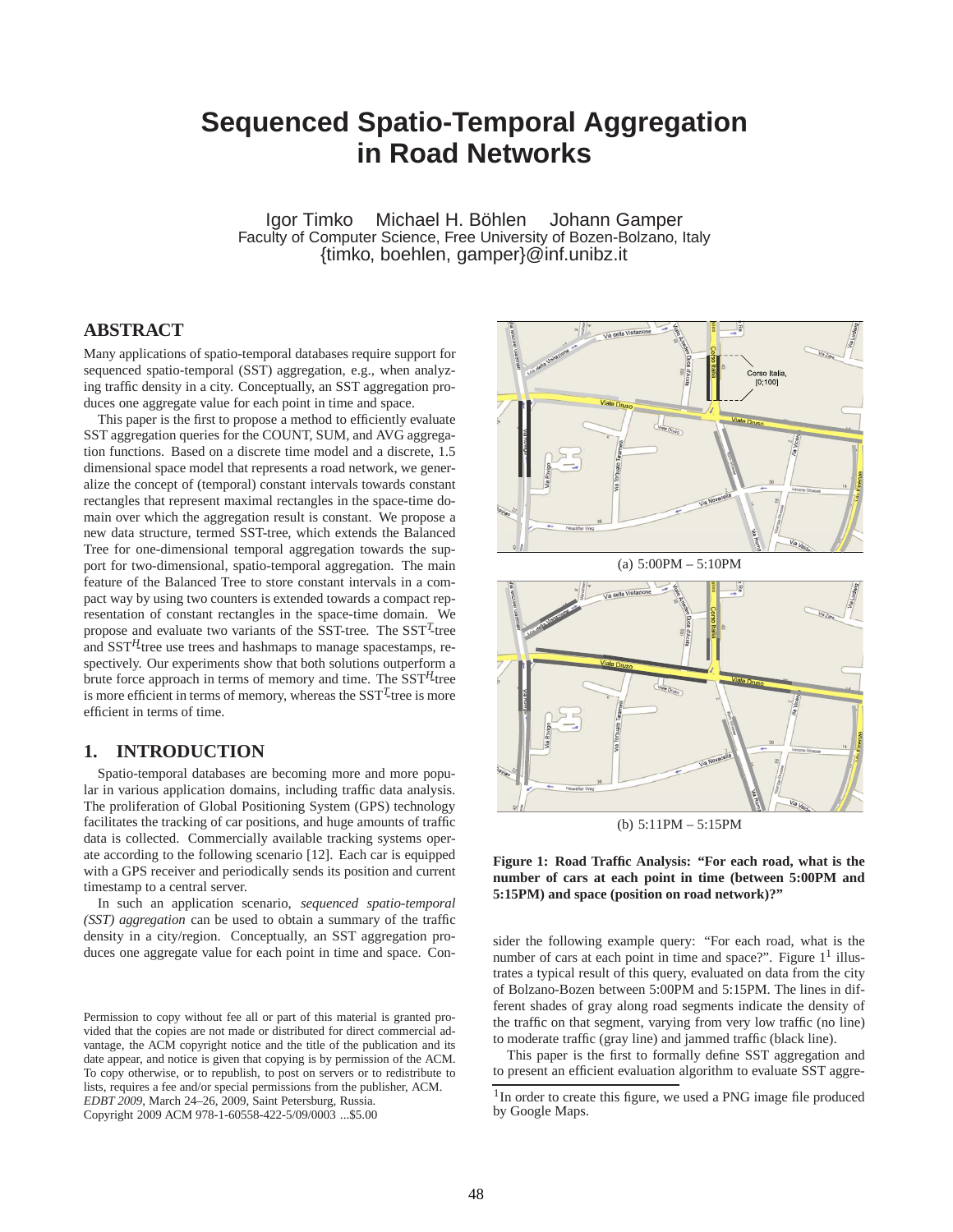gation queries for the COUNT, SUM, and AVG aggregation functions. The algorithm relies on the efficient computation of so-called *constant rectangles*, which are the 2D generalization of constant intervals as used in temporal aggregation [17]. A constant rectangle is defined as a pair of a spatial and a temporal interval such that an aggregate value is constant at all space-time points inside the rectangle spanned by the two intervals. For example, in Figure 1(a) each line segment with a different shade of gray represents a constant rectangle. All of them have the same temporal interval [5:00;5:10], but different spatial intervals. One of these rectangle's spatial interval is marked as "Corso Italia, [0;100]" and represents a segment on the street "Corso Italia", stretching 100 meters from the beginning of the road. Figure 1(b) shows the traffic density over the same part of the road network, but during the time period [5:11;5:15]. Notice that also the spatial extension of the constant rectangles changed.

To efficiently compute SST aggregates, we propose a data structure called *Sequenced Spatio-Temporal Tree* (SST-tree). The SST-tree is a two-dimensional extension of the Balanced Tree [17]. The main motivation for choosing the Balanced Tree as the starting point for the new data structure is its efficient handling of duplicate (time) points, which due to the use of a discrete space and time model are common in GPS logs. Many cars send their position updates within the same minute, and many cars might be on the same 100-meter long road segment. The SST-tree allows to store spatio-temporal information in a compact way using a minimal set of counters and supporting an efficient evaluation of aggregate functions. We propose two different variants of the SST-tree: the SST*<sup>T</sup>* -tree, which uses trees to store the spatial information, and the  $SST<sup>H</sup>$ -tree, which uses hashmaps to store the spatial information.

The evaluation algorithm works in two steps. First, the input tuples are scanned and an SST-tree is constructed. Second, the constant rectangles are computed by traversing the SST-tree. Thereby, a so-called *dynamic tree* is used to collect and compute the spatial component of constant rectangles from the partial information stored in the SST-tree.

We implemented the new framework for spatio-temporal aggregation on top of the Secondo DBMS [6], and we conducted several experiments, mainly to compare the different variants of the SST-tree. The results of the experiments show that the SST*<sup>T</sup>* -tree is generally faster, while the  $SST<sup>H</sup>$ -tree uses less memory. Another, interesting observation is that hashmaps do not give constant insert/lookup time due to the resize overhead of hashmaps. Our experiments also shows that both SST-tree implementations outperform a brute force approach, both in terms of memory and time usage.

The rest of the paper is structured as follows. Section 2 discusses preliminaries, including the time and space models, spatiotemporal uncertainty, and the adopted spatio-temporal data model. Section 3 discusses related work. In Section 4, we introduce and formally define the SST aggregation operator. Section 5 presents basic ideas of query processing, which in Section 6 are progressed towards the SST-tree as the main data structure for SST query evaluation. In Section 7, we present a query evaluation algorithm based on the SST-tree. Section 8 presents the results of a first experimental evaluation of our framework. Finally, Section 9 concludes the paper and points to future work.

## **2. PRELIMINARIES**

We use a *discrete time model*. The time line is composed of a finite sequence of atomic *time granules*, denoted as  $\Delta^T$ . A timestamp (or time interval) is a convex set of time granules and is represented

as  $T = [T_s, T_f)$ , where  $T_s$  is its inclusive start point and  $T_f$  its exclusive finish point. Such a model is well suited for and widely used in temporal database research [21].

We use a *discrete, 1.5-dimensional space model*. The space consists of a road network, i.e., a finite set of roads. Each road is a 1D line and is divided into a finite sequence of atomic line segments, termed *space granules*. The set of all space granules is referred to as  $\Delta^{S}$ . A spacestamp (or space interval) is a convex set of space granules and is represented as  $S = [S_h, S_e)$ , where  $S_h$  is its inclusive beginning position and  $S_e$  its exclusive ending position. A specific *position* in our space model is represented as a pair (*rid*,*g*), where *rid* is a road ID and *g* is a granule number. A 1.5-dimensional space model is frequently used in location-based services, as content is typically positioned with respect to a transportation infrastructure [10, 18].

We assume an application scenario with GPS-based tracking of car positions [12]. Each car is equipped with a GPS receiver. It periodically reads its actual position from the receiver and sends a message that contains the position data and the current time point to a central server. Typically, a time-based update policy is used, requiring that each car sends the updates at regular time intervals (e.g., every 3 seconds).

*Example 1.* Figure 2(a) illustrates a road with road-ID 1101. The road is subdivided in 12 space granules, and there are three measurements for a specific car, reporting that the car was in space granule 1, space granule 6, and space granule 10. These car positions are represented as  $(1101, 1)$ ,  $(1101, 6)$ , and  $(1101, 10)$  and are indicated by solid lines over the corresponding granules.  $\Box$ 

Road ID = 1101 1 2 3 4 5 6 7 8 9 10 11 12 (a) Road and Car Positions

Road ID = 1101 1 2 3 4 5 6 7 8 9 10 11 12 (b) Spatial Interpolation

#### **Figure 2: Space Model: a Road and Car Positions.**

The car messages sent to the server are the source of *spatiotemporal uncertainty*, that is, we do not know how the position of a car is changing between the measurement points [12]. Therefore, two consecutive car messages are interpreted as follows: at any time between the two measurements the car is somewhere between the two space granules that have been reported (including the two positions), assuming that a car cannot turn back. In other words, we do a spatial interpolation and represent the possible car positions as spatial intervals. Figure 2(b) illustrates this interpolation for the measurements in Figure 2(a). Notice that position 6 is included in two spatial intervals, because the car may also stop at this position for a while.

Given the above interpretation of car messages, we represent a history of car movements in a relational context by a *Spatio-Temporal Data Model* (STDM), which has an explicit timestamp and spacestamp attribute, respectively. An STDM relation schema is given as  $(A_1, \ldots, A_k, T, S)$ , where  $A_1, \ldots, A_k$  are explicit (nonspatial and non-temporal) attributes,  $T = [T_s, T_f)$  is the valid timestamp attribute, and  $S = [S_h, S_e]$  is the spacestamp attribute. The product of a space and time interval,  $S \times T$ , is called *spatiotemporal rectangle*. The fact represented by an STDM tuple is valid during each spatio-temporal granule in the corresponding spatiotemporal rectangle.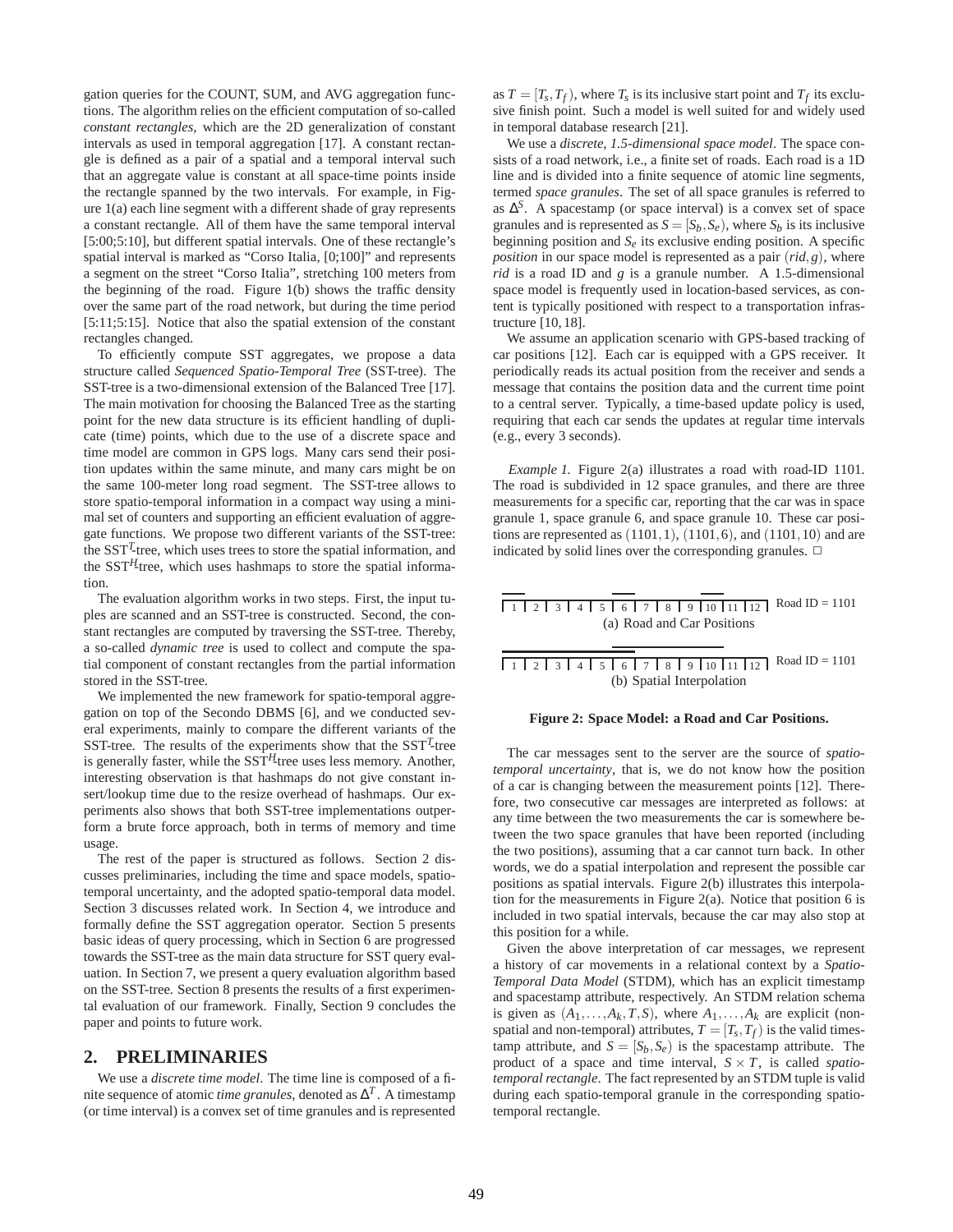

**Figure 3: STDM Relation,** CARS**, Storing Car Movements.**

*Example 2.* Figure 3(a) shows the STDM relation, CARS, that stores a history of car movements. *RID* (road ID) and *CID* (car ID) are the two explicit attributes, and *T* and *S* are the time- and spacestamp attributes, respectively. The first tuple, *r*1, represents that the car with ID 1 is on the road with ID 1101 in the spatio-temporal rectangle  $[1;4] \times [1;7)$ . The second tuple, *r*2, stores the position of the same car in a later time period. Figure 3(b) shows a graphical representation, where the spatio-temporal rectangles are drawn as boxes. Spatio-temporal rectangles that represent the same car have the same border style. We use the CARS relation as a running example throughout the rest of the paper.  $\Box$ 

## **3. RELATED WORK**

Conceptually, a sequenced, spatio-temporal (SST) aggregation produces one aggregate per spatio-temporal granule. In the following discussion, if not stated otherwise, we assume that our 1.5D space consists of one space line. Thus in total, we have one space line and one time line (i.e., a 2D plane). This assumption does not limit the generality, because an SST aggregation query is processed independently for each space line.

#### **3.1 Spatial Aggregation**

Previous research work on spatial aggregation [19, 25] concentrates on range (or box) aggregation in a two-dimensional space, which computes an aggregate function over all spatial objects that fall into the query region. The *aR-tree* [19] is based on the Rtree [9] and maintains for each R-tree bounding box the total number of objects (for the COUNT aggregation function) that fall into that box. This speeds up query processing, because one does not need to descend the nodes that are totally enclosed by the query region. The main disadvantage of the aR-tree is that the query cost depends on the size of the query region: the larger the query region, the more bounding boxes overlap with it. The *aP-tree* [25] avoids this disadvantage at the expense of extra memory usage. It transforms spatial objects into objects in the (key, time) plane and computes then the aggregation results by using the MVB-tree [2]. There is no work on sequenced spatial aggregation.

## **3.2 Temporal Aggregation**

In contrast to the research activities on spatial aggregation, which largely ignored sequenced aggregation, past work on temporal aggregation investigated both box (range) temporal aggregation and sequenced temporal aggregation, which conceptually assigns one aggregate to each temporal granule. A number of methods for onedimensional temporal aggregation have been developed [3, 13, 17]. The main problem tackled by these methods is the efficient computation of temporal constant intervals (i.e., the maximal time intervals over which the aggregate value remains constant). There is no work on two-dimensional temporal aggregation.

The *Aggregation tree* (A-tree) [13] algorithm works in two steps. First, while scanning the input relation a tree is built in memory. Each node in the tree represents a time interval and an associated partial aggregate value. Each level of the tree partitions the entire timeline. The intervals at the leaf level represent the constant intervals, while the intervals higher up in the tree partition the timeline at a coarser level. Second, the tree is traversed in depth-first order. Thereby, the partial aggregate values along a path from the root to a leaf node are accumulated to produce the aggregation result which is associated with that leaf node's constant interval. The A-tree has two drawbacks. First, if the tuples are sorted by timestamp, the tree degenerates into a linked list. Second, the tree is large, because all constant intervals are stored in the leave nodes.

The *Balanced Tree* [17] avoids the pitfalls of the A-tree. While scanning the input tuples, the start and finish time points of the tuple's timestamp intervals are sorted by inserting them into a balanced binary search tree. Each node of the tree stores a time point and two counters, namely the number of tuples that start and finish at this time point, respectively. Once the tree has been built, it is traversed in-order to identify the constant intervals. Two consecutive time points define a constant interval. Compared to the A-tree, the Balanced Tree has always logarithmic insertion time and it is generally smaller, because only the constant intervals are stored.

The *TMDA operator* [3] improves over the A-tree and Balanced Tree methods in that it consumes less memory on average and still provides the same running time. This operator computes constant intervals based on the following observation: if the input relation is scanned in chronological order (by the tuple's start time), at any time point, *t*, the result tuples that end before *t* can be computed. Hence, as the argument relation is being scanned, result tuples are produced and old tuples are removed from main memory; only tuples that are valid at time *t* are kept in memory.

While the above frameworks pursue memory-based solutions of temporal aggregation, disk-based index structures for temporal aggregation have also been investigated. The *SB-tree* [28] supports 1D, sequenced and cumulative temporal aggregation. The tree maintains a hierarchy of temporal intervals, each one being associated with a partial aggregation result. The tree is traversed in a depth-first order to compute the sequenced aggregation. The *MVSB-tree* [29] extends the SB-tree and supports temporal aggregation combined with a key-range predicate over one key dimension. The MVSB-tree is logically a series of SB-trees, one per time point. The MVSB-tree efficiently processes dominance-sum queries. A box query in the (key, time) plane can be reduced to four dominance-sum queries.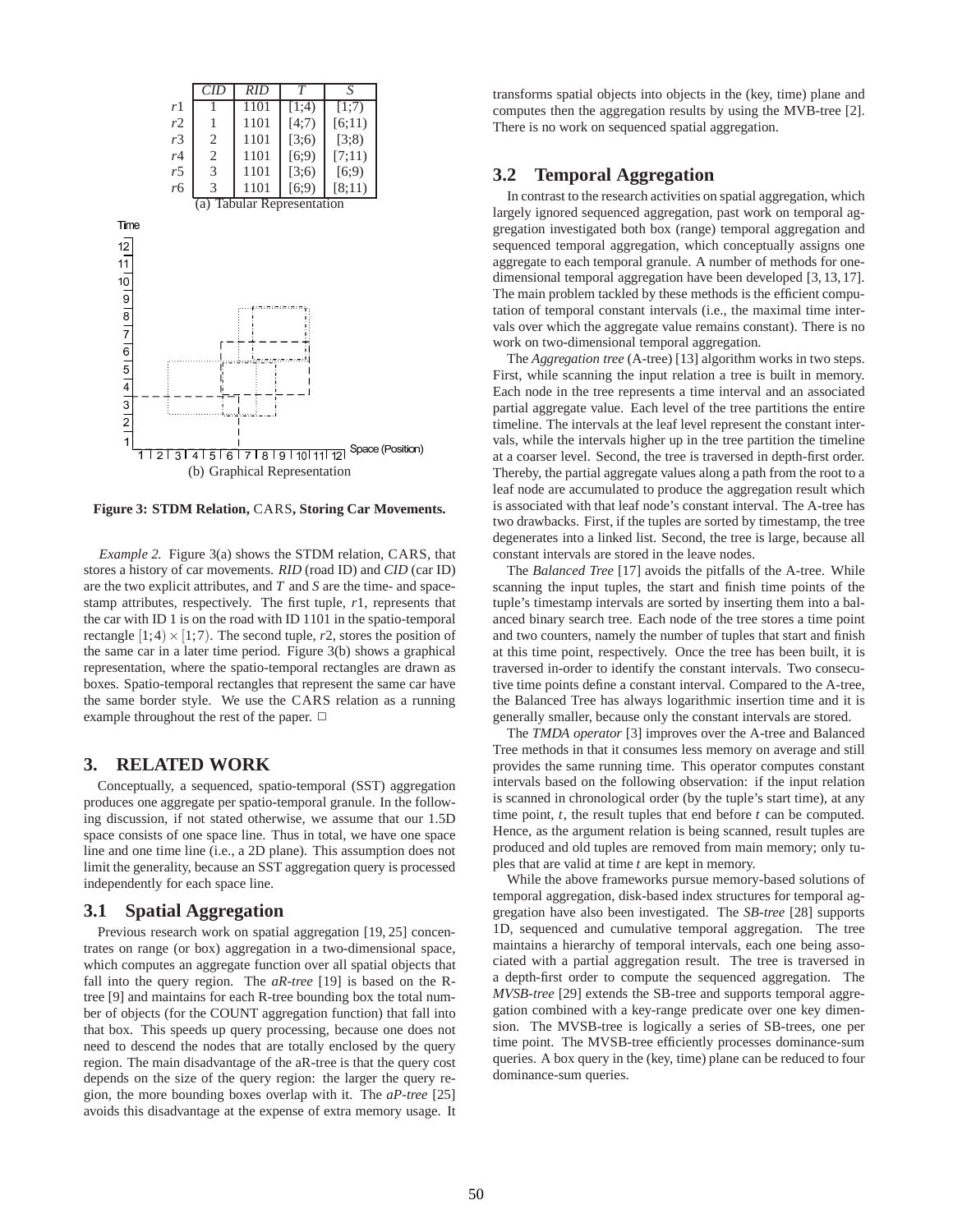## **3.3 Spatio-Temporal Aggregation**

Past work on spatio-temporal aggregation [20, 23, 24] assumes a 2D space model and concentrates on spatio-temporal box aggregation, which is a generalization of spatial box aggregation. Given a spatial region and a time interval, an aggregation is computed over all spatio-temporal objects that are present in that region during that time interval. There is no work on SST aggregation.

The *aRB-tree* [20] extends the aR-tree with a temporal dimension. In an aRB-tree, 2D spatial regions are indexed by an R-tree. For each bounding box of this R-tree, the time-varying number of objects that fall into the box is kept in a B-tree [1]. Similarly to the aR-tree, the aRB-tree speeds up aggregation by storing the number of objects for bounding intervals of the B-tree. This eliminates the need to traverse the subtree of nodes that are totally enclosed by the query region. A disadvantage of the aRB-tree is that it allows double counting. Double counting means that the same object is counted twice if it stays in the query region during two time granules of the query time interval.

The *sketch index* [24] avoids double counting. This index modifies the aRB-tree: instead of the number of objects, the sketch (compressed representation) of the objects' IDs is kept for each B-tree's bounding interval. However, the sketch index is generally larger than the aRB-tree. Moreover, the sketch index only answers queries approximately.

The *Adaptive Multi-Dimensional Histogram* (AMH) [23] is another method for approximate box query processing. The 2D space is divided into a (large) number of cells. A counter for a number of objects is associated with each cell. For speeding up processing, a histogram is built over the space. Cells with similar counter values are put into the same bucket. Thus, each bucket of this histogram holds a spatial (2D) region and a counter for the number of objects in this region. The spatial regions do not overlap. As the counter values of the cells change, the buckets are reorganized.

#### **3.4 Other Issues**

Most previous proposals for spatial, temporal, and spatiotemporal aggregation are not implemented in a DBMS. No commercial DBMS supports spatio-temporal aggregation. As for the research prototypes, they provide only limited support. *Domino* [26] focuses on spatio-temporal range queries rather than on aggregation. To the best of our knowledge, *Secondo* [6] is the most versatile spatio-temporal DBMS, because it implements a great number of algorithms for spatio-temporal (moving) objects [15]. However, Secondo does not have an implementation of an *efficient* algorithm for SST aggregation. We implement our data structures and algorithms as a module of Secondo, but our implementation can be easily ported to any other relational DBMS that supports integer attribute types.

Many past works on spatio-temporal queries for road networks [8, 10, 11, 22, 27] adopt the 1.5-dimensional space model, which is also used in this paper. The general idea is as follows: if data points (e.g., cars) are never outside a road network, then users are not interested in the space outside the network; consequently, we can prune the search space by modeling data and performing computations in the 1.5D space model instead of the 2D space model. Recently, the 1.5D space model has been implemented by a commercial DBMS [14].

## **4. DEFINING SST AGGREGATION**

Informally, *sequenced spatio-temporal (SST) aggregation* is defined as follows [16]: group the input tuples by spatio-temporal granules, one group per granule, and apply one or more aggregation functions to each group. Next, we provide a formal definition

|                                      | Cnt            | $\tau$ | S      |
|--------------------------------------|----------------|--------|--------|
| 1                                    | 1              | [1;3)  | [1;7)  |
| $\overline{c}$                       | 1              | [3;4)  | [1;3)  |
| $\overline{3}$                       | $\overline{2}$ | [3;4)  | [3;6)  |
| $\overline{4}$                       | 3              | [3:4)  | [6;7)  |
| 5                                    | $\overline{2}$ | [3;4)  | (7;8)  |
| 6                                    | 1              | [3:4)  | [8;9)  |
| 7                                    | 1              | [4;6)  | [3:6]  |
| 8                                    | 3              | [4;6)  | [6:8)  |
| 9                                    | $\overline{2}$ | [4;6)  | [8:9)  |
| 10                                   | 1              | [4;6)  | [9;11) |
| 11                                   | 1              | [6;7)  | [6:7)  |
| 12                                   | $\mathfrak{2}$ | [6;7)  | (7;8)  |
| 13                                   | 3              | [6;7)  | [8:11) |
| 14                                   | 1              | (7;9)  | (7;8)  |
| 15                                   | $\overline{c}$ | (7;9)  | [8;11) |
| <b>Tabular Representation</b><br>(a) |                |        |        |
|                                      |                |        |        |
|                                      |                |        |        |



**Figure 4: Result of SST Aggregation.**

of this type of aggregation.

Time

*Definition 1. [SST Aggregation]* Let *R* be a STDM relation with schema  $(A_1, \ldots, A_k, T, S)$ , where  $A_1, \ldots, A_k$  are explicit attributes, *T* is the timestamp attribute, and *S* is the spacestamp attribute, and let  $F = \{f_1/C_1, \ldots, f_k/C_k\}$  be a set of aggregate functions. Further, let  $g \in \Delta^T \times \Delta^S$  be a spatio-temporal granule and  $R_g = \{r \mid r \in$  $R \wedge g \in r$ .*T* × *r*.*S*} be the aggregation group of *g* that contains all tuples of *R* whose spatio-temporal rectangle contains *g*. Then the *SST aggregation* operator,  $S^{SST}[F]R$ , is defined as

$$
G^{SST}[F]R = \{x \mid g \in \Delta^T \times \Delta^S \wedge R_g \neq \emptyset \wedge
$$
  

$$
x = (f_1(R_g), \dots, f_i(R_g), g.T, g.S)\}
$$

The result relation has the schema  $(C_1, \ldots, C_k, T, S)$ .  $\Box$ 

For each spatio-temporal granule, *g*, the SST aggregation operator evaluates the aggregate functions, *F*, over the set of all tuples that are valid at *g* (i.e., the tuples that have a spatio-temporal rectangle that contains *g*). Each  $f_i/C_i \in F$  is some aggregate function that takes an STDM relation as argument and applies aggregation to one of the relation's attributes; the aggregation result is stored as the value of an attribute *C<sup>i</sup>* .

To obtain a more compact representation, tuples with adjacent granules and equal aggregate results are coalesced into maximal spatio-temporal rectangles, termed *constant rectangles*. This is similar to the concept of constant intervals in 1D temporal aggregation [4], the major difference being that coalescing in 2D is not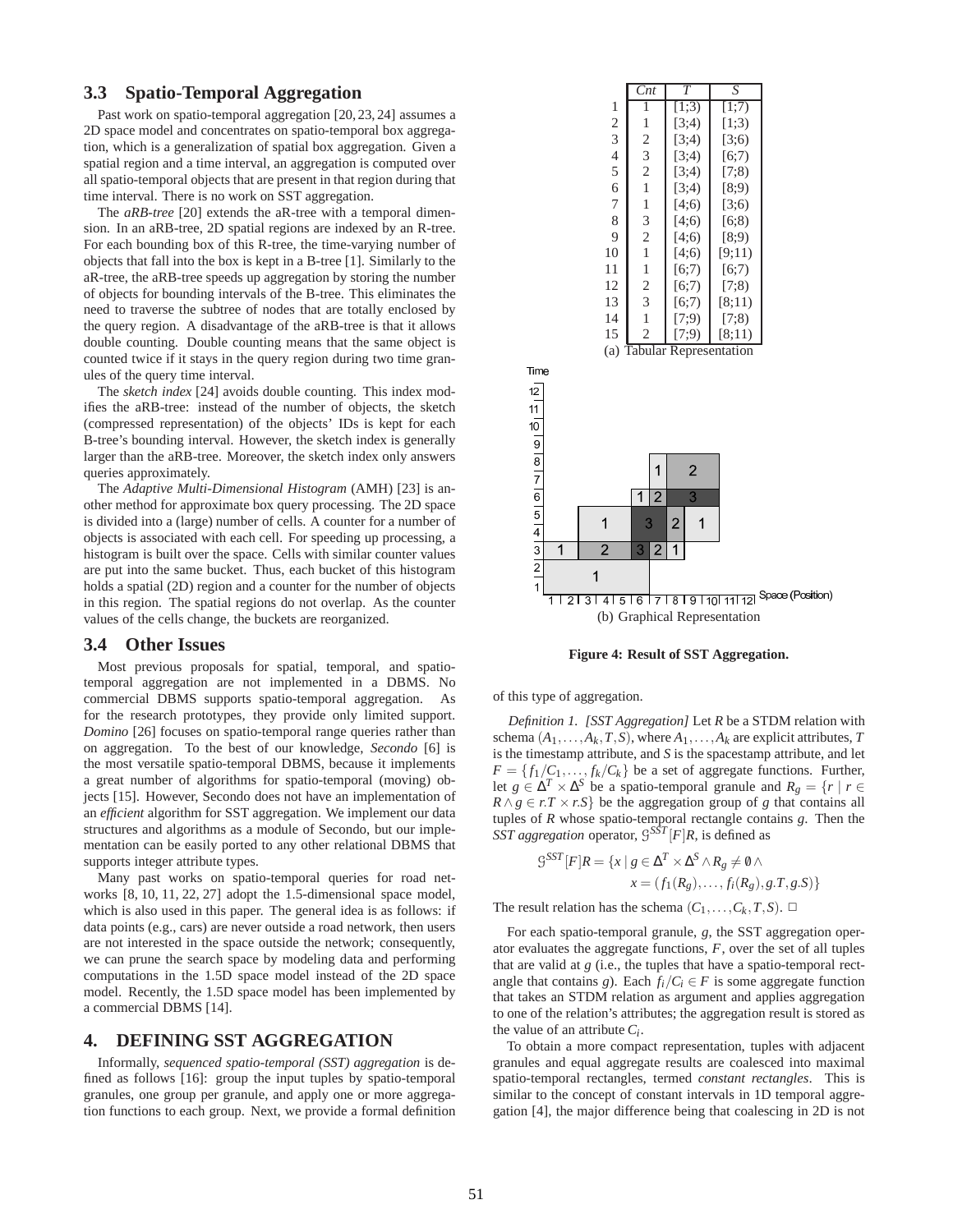

**Figure 5: Result of the Brute Force Approach.**

unique. That is, the size and the shape of the constant rectangle depends on the order in which the two dimensions are coalesced. Though the coalescing step is not included in the above definition of SST aggregation, throughout the paper we assume coalescing, first along the spatial dimension and then along the temporal dimension.

Thoughout the rest of the paper we assume the COUNT aggregation function. SUM is a straightforward generalization of COUNT, and AVG can be computed from SUM and COUNT.

*Example 3.* Consider the STDM relation in Figure 3 and the following SST query: *"At each point in time, what is the number of cars at each point on the road with road ID 1101?"*. This query can be expressed as G *SST* [*count*(∗)/*Cnt*]CARS. Its result after coalescing adjacent tuples with identical aggregation results is shown in Figure 4(a) as an STDM relation. Each tuple represents a constant rectangle and the number of cars in that rectangle. For example, the first tuple says that in the rectangle  $[1;3) \times [1;7)$  the number of cars in each spatio-temporal granule is equal to 1. Figure 4(b) shows a graphical illustration of the query result. The spatio-temporal rectangles of the result tuples are drawn as boxes with the aggregate result inside. If temporal coalescing would have been applied before spatial coalescing, the first result tuple starting in the lower left corner would be  $(1,[1,4),[1,3))$ .  $\Box$ 

# **5. IDEAS OF SST AGGREGATION QUERY PROCESSING**

## **5.1 Brute Force**

While the evaluation of sequenced one-dimensional aggregation has been studied quite extensively in the past, to the best of our knowledge there is no work on the evaluation of sequenced twodimensional aggregation. A *brute force approach* to evaluate SST aggregation could be the following: (1) for each temporal granule, determine the group of all tuples that are valid during that granule, and (2) for each such group of tuples perform sequenced onedimensional aggregation using one of the known spatial or temporal aggregation frameworks. This brute force approach is obviously not very efficient, because it runs an aggregation procedure once for each point in time. Moreover, the result is only coalesced along the spatial dimension and not along the temporal dimension. Figure 5 shows the result of applying the brute force approach in our running example. Notice the difference to the intended result as illustrated in Figure 4.



**Figure 6: (a)** <sup>π</sup>[*CID*,*RID*,*T*]CARS **and (b) its Balanced Tree**

## **5.2 Towards Efficient Query Processing**

The basic idea of our approach to process SST aggregation queries is to conceptually separate the temporal and spatial dimension, which are orthogonal and can be handled in the same way. First, we ignore the spatial part of the input tuples and do the temporal sequenced aggregation, computing in this way temporal constant intervals. Second, for each constant temporal interval we determine the group of all tuples that are valid during that interval. Third, for each group of tuples we ignore the temporal part and do the spatial sequenced aggregation.

## *5.2.1 Balanced Tree for Constant Temporal Intervals*

The computation of aggregates over constant temporal intervals has been studied in the past, and we adopt the Balanced Tree algorithm [17] which works in two steps (the following description assumes the computation of the COUNT aggregation). First, as the input tuples are scanned, their start and finish times are extracted and stored in a Balanced Tree together with two counters: 1) a start counter that stores the number of tuples that *start* at this time point and 2) a finish counter that stores the number of tuples that *finish* at this time point. When all input tuples have been processed, the tree contains all start and finish points of the tuples, which represent also the start and finish points of the constant intervals. Second, by performing an in-order traversal of the tree, the values of the counters are combined and the temporal aggregation results are produced. Whenever a node, *v*, is visited, the aggregate value is incremented by the value of the start counter and decremented by the value of the finish counter, yielding a result tuple over the constant interval that is formed by the time point of  $\nu$  and the time point of its successor.

*Example 4.* Figure 6(b) shows the Balanced Tree for the CARS relation in Figure 3 after removing the spacestamp attribute, i.e., for  $\pi$ [*CID*,*RID*,*T*]CARS in Figure 6(a). The set of distinct starting and finishing time points extracted from the input tuples is  $\{1,3,4,6,7,9\}$ . Each of these time points is stored in a separate node together with the associated start- and finish counter. For instance, two tuples start and two tuples finish at time 6. The in-order traversal starts at the node with time 1 (the smallest time point in the tree) and an initial aggregate value of 0. The aggregate value is now incremented by 1 (value of start counter) and decremented by 0 (value of finish counter), yielding the aggregate value 1. Thus, the first result tuple is  $(1, [1,3])$ . Next, the node with time 3 is visited. Incrementing the aggregate value by 2 and decrementing by 0, yields the second result tuple  $(3, [3,4))$ . Overall, the following constant temporal intervals are produced:  $[1;3)$ ,  $[3;4)$ ,  $[4;6)$ ,  $[6;7)$ , and [7;9) with the associated aggregate values.  $\Box$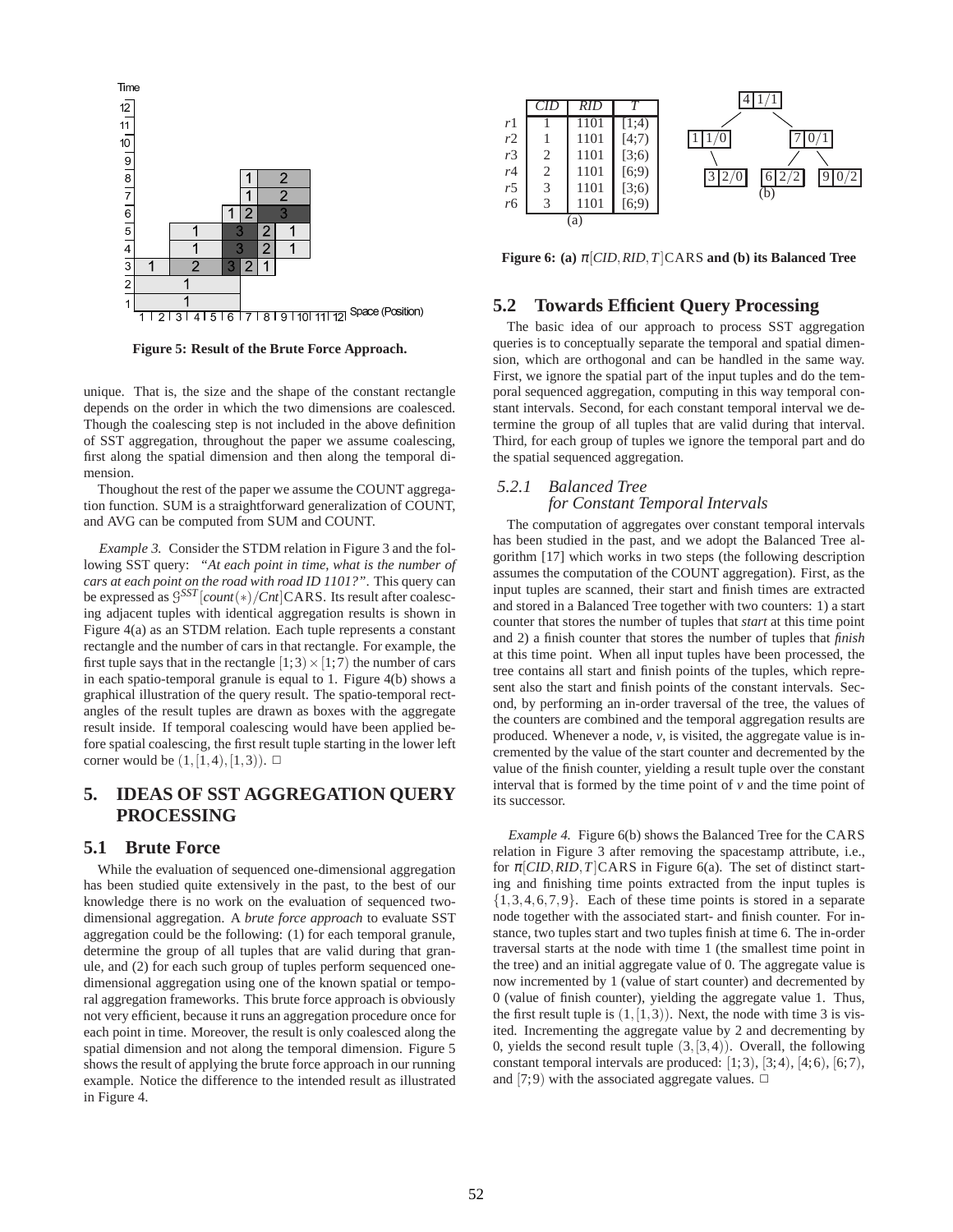## *5.2.2 Naively Extended Balanced Tree*

In a first, naive extension of the Balanced Tree for 2D spatiotemporal aggregation we substitute the counters in the nodes by the set of all tuples that are valid at the node's time point (and consequently are valid throughout the constant interval that starts at the node's time point). In fact, for the count aggregation as in the running example, it is sufficient to store the spatial intervals of these tuples. When a node, *v*, is visited during the traversal of the tree, instead of accumulating the counters, the sequenced spatial aggregation over all tuples that are stored in  $\nu$  is computed. Obviously, the same Balanced Tree algorithm can be applied for the spatial aggregation as well.

*Example 5.* The Naively Extended Balanced Tree of the CARS relation is shown in Figure 7. Each node stores a time point and the set of spatial intervals that are extracted from all input tuples that are valid at the node's time point. For example, the spacestamps  $[1;7)$ ,  $[3;8)$ , and  $[6;9)$  are extracted from the tuples  $r1, r3$ , and  $r5$ and associated with time 3. The tree traversal begins at the node with time 1, which has associated a single spatial interval, [1,7]. The spatial aggregation over this interval yields the spatial result tuple  $(1, [1, 7))$ , which is then combined with the constant temporal interval,  $[1,3)$ , to produce the first result tuple,  $(1, [1;3), [1;7))$ . Next, the node with time 3 is visited. The processing of the associated space intervals produces five constant space intervals with aggregate values, which in combination with the constant temporal interval [3, 4) produce the result tuples 2–6 in Figure 4.  $\Box$ 



**Figure 7: The Naively Extended Balanced Tree.**

## *5.2.3 Optimizations*

Obviously, the Naively Extended Balanced Tree is rather inefficient, and we can think of several optimizations:

- 1. First, each aggregation group over a constant time interval shares some tuples with the aggregation group of the preceding and/or next constant interval. For instance, in Figure 7 the nodes with time point 3 and 4 share the two space intervals [3;8) and [6;9). Therefore, an incremental approach can be applied to store only those tuples that start and finish at the node's time point (e.g., only the space intervals [6;11) and  $[1,7)$  need to be stored at the node with time 4).
- 2. Second, we can adopt the same idea as in the Balanced Tree to obtain a more compact representation, namely to store space points instead of space intervals and to store each distinct space position only once together with four counters. Two counters indicate how many space intervals begin and end at this position for the tuples that start at this time point. The other two counters record the same information for the tuples that finish at this time point. For example, in Figure 7 at the node with time point 6, compared to the previous node (time point 4), two new space intervals appear, [7;11) and [8;11). These intervals store the finish position, 11, two times. This can be avoided by storing it only once together

with the information that two tuples are finishing at that position. In this paper we will advance this idea even further by reducing the two begin counters to only one counter that stores the difference between the original counters. The same reduction is possible for the two end counters.

In Section 6, we explore these optimizations and introduce a data structure that supports a more efficient evaluation of SST aggregation.

## **6. THE SST-TREE**

In this section, we present a data structure, called the SST-tree, that supports an efficient evaluation of SST aggregation queries. In Section 6.1, we define a generic version of the SST-tree. In Sections 6.2 and 6.3, we describe two variants of the SST-tree, which differ in how tree nodes are implemented.

## **6.1 General Definition**

The *Sequenced Spatio-Temporal Tree* (SST-tree) extends the Balanced Tree and applies the two optimizations mentioned in Section 5.2.3. The main difference is that instead of storing time points with counters, the SST-tree stores both time points and space points, and the space points are associated with counters. By combining these pieces of information the constant spatio-temporal rectangles and the associated aggregation value can be computed.

The first optimization concerns the removal of redundant spatial intervals in the tree nodes. Instead of storing at a node with time *t* the spatial intervals of all tuples that are valid at time *t*, we store only the spatial intervals of those tuples that start and finish at time *t*. Thereby, it is important to distinguish these two sets of tuples.

*Example 6.* Figure 8 shows the naively extended balanced tree after applying the first optimization step. For instance, the spatial interval [1,7) produced by tuple *r*1 can be removed from the node with time 3, since *r*1 starts at time 1 and finishes at time 4. Thus, the node becomes  $(3,\{[3,8),[6,9)\}/\{\})$ , stating that two tuples with spatial intervals [3;8) and [6;9) start at time 3 and that no tuple finishes. Similar, the node at time 4 can be reduced to  $(4,\{[6;11)\}/\{[1;7)\})$ .



**Figure 8: The Naively Extended Balanced Tree after Optimization 1.**

To recover the removed space intervals for the computation of aggregate values, the traversal of the tree requires a dynamic data structure to keep track of the tuples that started before and to remove them when they finish. This leads to an incremental computation of the result tuples in chronological order.

The second optimization is to replace the spatial intervals in the nodes of the Naively Extended Balanced Tree by the begin and end points of the intervals together with counters, similar to what the Balanced Tree is doing for the one-dimensional case. Thus, we extend the idea of the Balanced Tree for the two-dimensional case, where we have to compute constant (spatio-temporal) rectangles instead of constant intervals. Recall that a node with time *t* in the 1D Balanced Tree stores two counters that store the cardinality of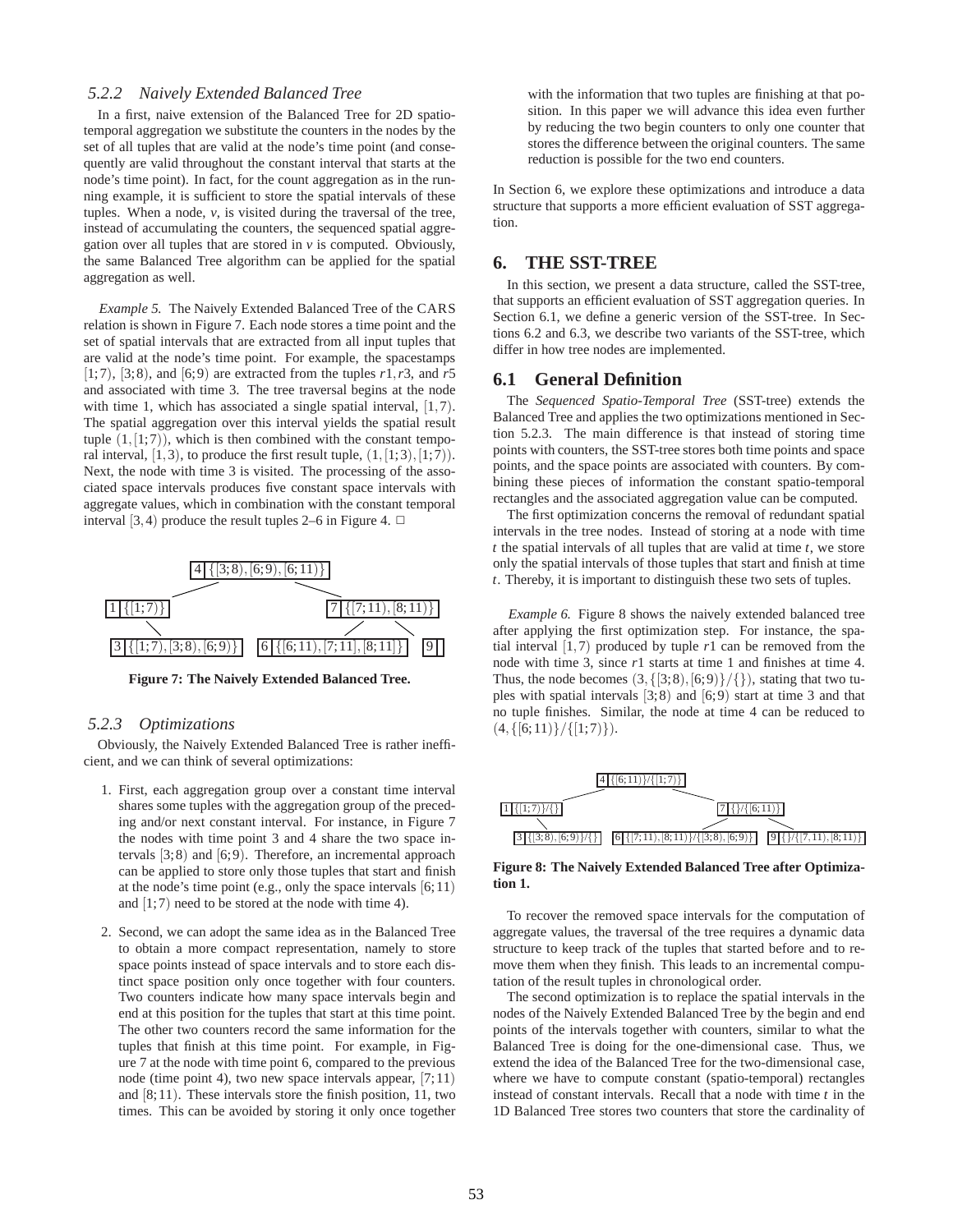

**Figure 9: Graphical Illustration of the Groups of Tuples.**

the following two sets:

$$
Gs(R,t) = \{r \mid r \in R \land r.Ts = t\}
$$
  

$$
Gf(R,t) = \{r \mid r \in R \land r.Tf = t\}
$$

That is, the set of all tuples that start at *t* (the start counter) and the set of all tuples that finish at *t* (the finish counter).

Computing constant rectangles in 2D can conceptually be seen as computing constant intervals along both dimensions and then combining corresponding intervals. Therefore, we need a counter for each combination of the two dimensions, i.e.,

$$
\begin{Bmatrix} T_s \\ T_f \end{Bmatrix} \times \begin{Bmatrix} S_b \\ S_e \end{Bmatrix}
$$

The following Definition 2 specifies the corresponding groups of tuples.

*Definition 2. [Tuple groups]* Let *R* be an STDM relation with schema  $(A_1, \ldots, A_k, T, S)$ , where  $A_1, \ldots, A_k$  are the explicit (nontemporal and non-spatial) attributes, *T* is the timestamp attribute, and *S* is the spacestamp attribute. Further, let *t* be a temporal granule and *s* be a spatial granule. Then we define the following groups of tuples for *t* and *s*:

$$
G_{s,b}(R,t,s) = \{r \mid r \in R \land r.T_s = t \land r.S_b = s\}
$$
  
\n
$$
G_{s,e}(R,t,s) = \{r \mid r \in R \land r.T_s = t \land r.S_e = s\}
$$
  
\n
$$
G_{f,b}(R,t,s) = \{r \mid r \in R \land r.T_f = t \land r.S_b = s\}
$$
  
\n
$$
G_{f,e}(R,t,s) = \{r \mid r \in R \land r.T_f = t \land r.S_e = s\}
$$

 $\Box$ 

The four groups correspond to the four corners of a spatiotemporal rectangle. This is graphically illustrated in Figure 9. The small black rectangle represents the spatio-temporal granule (*t*,*s*). The large boxes indicate the spatio-temporal rectangles that are collected in the four groups. For instance, the box with solid lines represents the first group,  $G_{s,b}(R,t,s)$ , that contains all tuples from  $R$ that start at time point *t* and begin at space point *s*, that is, for which the spatio-temporal granule  $(t, s)$  forms the lower-left corner in the spatio-temporal rectangle.

*Example 7.* Consider the CARS relation in Figure 3. The four groups for the time granule 3 and space granule 6 are computed as follows:  $G_{s,b}(CARS,3,6) = \{r5\}$  and the other three groups are

empty. For time granule 6 and space granule 8 we get the following groups:  $G_{s,b}(CARS, 6, 8) = \{r6\}, G_{f,e}(CARS, 6, 8) = \{r3\}$ , while the other two groups are empty.  $\Box$ 

The four groups introduced above form the basis for the incremental computation of the aggregate values. For each spatiotemporal granule in the SST-tree, the cardinality of these groups is stored as a counter, which during the traversal of the tree are combined to compute the result tuples.

A further reduction of the data that needs to be stored with each node is possible. Instead of storing all four counters, we pairwise combine these counters and store only the difference. This reduction is applied in the following definition of an SST-tree.

*Definition 3. [SST-tree]* Let *R* be an STDM relation with schema  $(A_1, \ldots, A_k, T, S)$ , where  $A_1, \ldots, A_k$  are the explicit (nontemporal and non-spatial) attributes, *T* is the timestamp attribute, and *S* is a spacestamp attribute. Further, let  $P_T = \{t \mid r \in R \land (t =$  $r \cdot T_s \vee t = r \cdot T_f$ } be the set of all start and finish time points in *R* and  $P_S = \{s \mid r \in R \land (s = r.S_b \lor s = r.S_e)\}\$  be the set of all begin and end space points in *R*. Then, an *SST-tree* for relation *R* is a balanced binary search tree. A node in the tree stores a pair  $(t, S_t)$ , where  $t \in P_T$  is the node's key and represents a start/finish time point and  $S_t$  is a set of space positions together with two counters and is defined as

$$
S_t = \{ (s, cnt_b, cnt_e) | s \in P_S \land cnt_b = |G_{s,b}(R, t, s)| - |G_{f,b}(R, t, s)| \land cnt_e = |G_{s,e}(R, t, s)| - |G_{f,e}(R, t, s)| \}
$$

 $\Box$ 

Thus, an SST-tree has a node for each distinct (start or finish) time point in relation *R*. Each node that represents a specific time point, *t*, stores a set,  $S_t$ , of triples of the form  $(s, cnt_b, cnt_e)$ , where  $cnt<sub>b</sub>$  and  $cnt<sub>e</sub>$  are two counters.  $cnt<sub>b</sub>$  is the difference between two numbers: (1) the number of tuples that *begin* at position *s* and *start* at time *t* and (2) the number of tuples that *begin* at position *s* and *finish* at time *t*. *cnt<sub>e</sub>* is also the difference between two numbers: (1) the number of tuples that *end* at position *s* and *start* at time *t* and (2) the number of tuples that *end* at position *s* and *finish* at time *t*. Different from the one-dimensional Balanced Tree, here the counters might have negative values.

*Example 8.* Figure 10 illustrates the SST-tree for the CARS relation. Notice the difference to the tree in Figure 8. The spatial intervals are replaced by a space position, representing the beginning and ending positions of the intervals, and two counters. For instance, the root node with time point 4 stores a set of four space points and associated counters. The pair  $(1, -1/0)$  states that 1) the difference between the number of tuples that begin at position 1 and start at time 4 and the number of tuples that begin at position 1 and finish at time 4 is  $-1$  and 2) the difference between the number of tuples that end at position 1 and start at time 4 and the number of tuples that end at position 1 and finish at time 4 is 0.  $\Box$ 



In the following, we introduce two different techniques to efficiently implement the space points and associated counters in an SST-tree.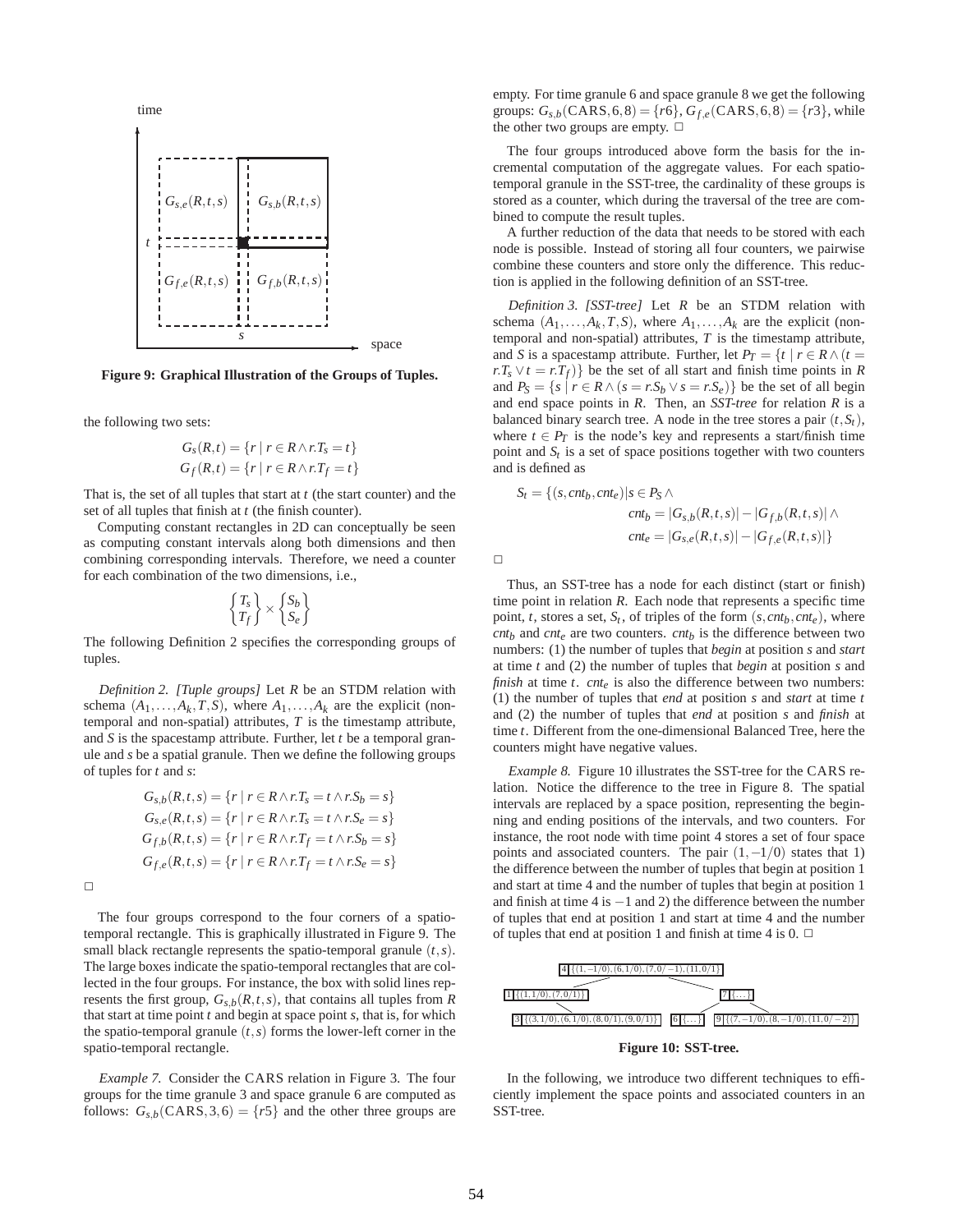# **6.2 SST-tree with Tree-Based Nodes**

In a SST-tree with Tree-Based Nodes (SST*<sup>T</sup>* -tree), the information about tuples that start or finish at a node is stored in this node's *spacestamp tree*. Thus, a node contains one time point and one tree.

*Definition 4. [SST<sup>T</sup> -tree]* Let *R* be an STDM relation with schema  $(A_1, \ldots, A_k, T, S)$ . An *SST<sup>T</sup>-tree* for relation *R* is defined as an SST-tree, where each node,  $(t, S_t)$ , uses a balanced binary search tree, termed *spacestamp tree*, to store the set, *St* , of space positions and counters. A node of the spacestamp tree is given as  $(s, cnt<sub>b</sub>, cnt<sub>e</sub>)$ , where *s* is the node's key.  $\Box$ 

*Example 9.* Figure 11 depicts an  $SST<sup>T</sup>$ -tree that contains information about the relation, CARS, from Figure 3. For each node, a number denotes its time point and a string indicates its spacestamp tree pointer. In the figure, we can see the spacestamp trees, *T*3 and *T* 9, of the nodes with time points 3 and 9, respectively. This SST<sup>T</sup>-tree corresponds to the SST-tree from Figure 10. $\Box$ 



**Figure 11: SST***<sup>T</sup>* **-tree.**

# **6.3 SST-Tree with Hashmap-Based Nodes**

An important characteristics of the SST-tree is that the space positions and associated counters are not directly used for the computation of the aggregate functions, but are inserted into a dynamic tree during the traversal of the SST-tree. The crucial part during the construction of the SST-tree is to efficiently group identical space positions and to update the associated counters. The order in which the space positions and counters are stored is irrelevant. Therefore, an interesting alternative to the  $SST<sup>T</sup>$ -tree with a logarithmic insertion time, is to use hashmaps with a constant insertion time.

*Definition 5. [SST<sup>H</sup>-tree]* Let *R* be an STDM relation with schema  $(A_1, \ldots, A_k, T, S)$ . An *SST<sup>H</sup>*-tree for relation *R* is defined as an SST-tree, where each node,  $(t, S_t)$ , uses a hashmap, termed *spacestamp hashmap*, to store the set, *St* , of space positions and counters. An entry of the hashmap is given as  $(s, cnt_b, cnt_e)$ , where *s* is the entry's key.  $\Box$ 

*Example 10.* Figure 12 depicts the SST*H*-tree for our running example. Each node contains a hashmap to store the spatial points and counters.  $\square$ 

# **7. AGGREGATION ALGORITHM**

In this section, we describe our algorithm for sequenced spatiotemporal aggregation that uses the SST-tree defined in Section 6.



**Figure 12: SST***H***-tree.**

# **7.1 Top-Level Algorithm**

The overview of our aggregation procedure is presented in Algorithm 1. The procedure takes an STDM relation, *R*, as input and outputs the aggregation result as an STDM relation, *Z*. The algorithm iterates through the set of road IDs of the input relation ("for each" loop in lines 2–5). For each road, *rid*, it does two main steps. During the first step it scans the set of tuples of the input relation that contain *rid* and builds an SST-tree, T. For each tuple, its timestamp and spacestamp is extracted and inserted into the SST-tree. During the second step it computes the constant rectangles and the aggregation results.

```
Input: STDM relation R
   Output: STDM relation Z
1 Z ← \emptyset;
2 foreach road-ID rid \in \pi[RID]R do
3 \mathcal{T} \leftarrow \text{LOADTREE}(\sigma | RID = rid | R);4 \begin{bmatrix} Z_{rid} \leftarrow \{rid\} \times \text{COMPUTECONSTRECT}(\mathcal{T});\\ Z \leftarrow Z \cup Z_{rid}; \end{bmatrix}Z ← Z ∪ Z_{rid};
6 return Z;
                   Algorithm 1: Algorithm SSTAGG.
   Input: STDM relation R
   Output: SSTT
-tree T
```

```
1 \text{ } \mathcal{T} \leftarrow \text{empty } SST^{T}-tree;
2 foreach r ∈ R do
```
- $3$  *tn* ← GETNODE( $\mathcal{T}, r.T_s$ );
- 
- $\begin{aligned} \n\mathbf{A} & = \text{Sat} \text{Sat} \\ \n\text{Sat} & = \text{Sat} \text{Sat} \\ \n\text{Sat} & = \text{Sat} \text{Sat} \\ \n\mathbf{Bat} & = \text{Sat} \text{Sat} \\ \n\mathbf{Cat} & = \text{Sat} \text{Sat} \\ \n\mathbf{Dat} & = \text{Sat} \text{Sat} \\ \n\mathbf{Dat} & = \text{Sat} \text{Sat} \\ \n\mathbf{Dat} & = \text{Sat} \text{Sat} \\ \n\mathbf{Dat} &$  $sn.cnt_b + +$ ;
- 
- 6  $sn \leftarrow \text{GETNODE}(tn.T, r.S_e);$ <br> *sn cnt*<sub>c</sub> + + ·  $sn.$ *cnt*<sub>*e*</sub> + + ;
- 
- **8**  $tn \leftarrow \text{GETNODE}(\mathcal{T}, r.T_f);$
- 9  $sn \leftarrow \text{GETNode}(tn.\mathcal{T}, r.S_b);$
- 10  $sn.cnt_b$  − − ;
- $11$  *sn* ← GETNODE(*tn*.T,*r*.S<sub>*e*</sub>);
- 12  $sn.cnt_e$  − ;

**13 return** T;

**Algorithm 2**: LOADTREE

## **7.2 Loading an SST-Tree**

Algorithm 2 presents the algorithm LOADTREE for constructing an  $SST<sup>T</sup>$ -tree,  $T$ , from an STDM input relation, *R*. Here we assume the use of a tree to store the spatial part, however, the algorithm can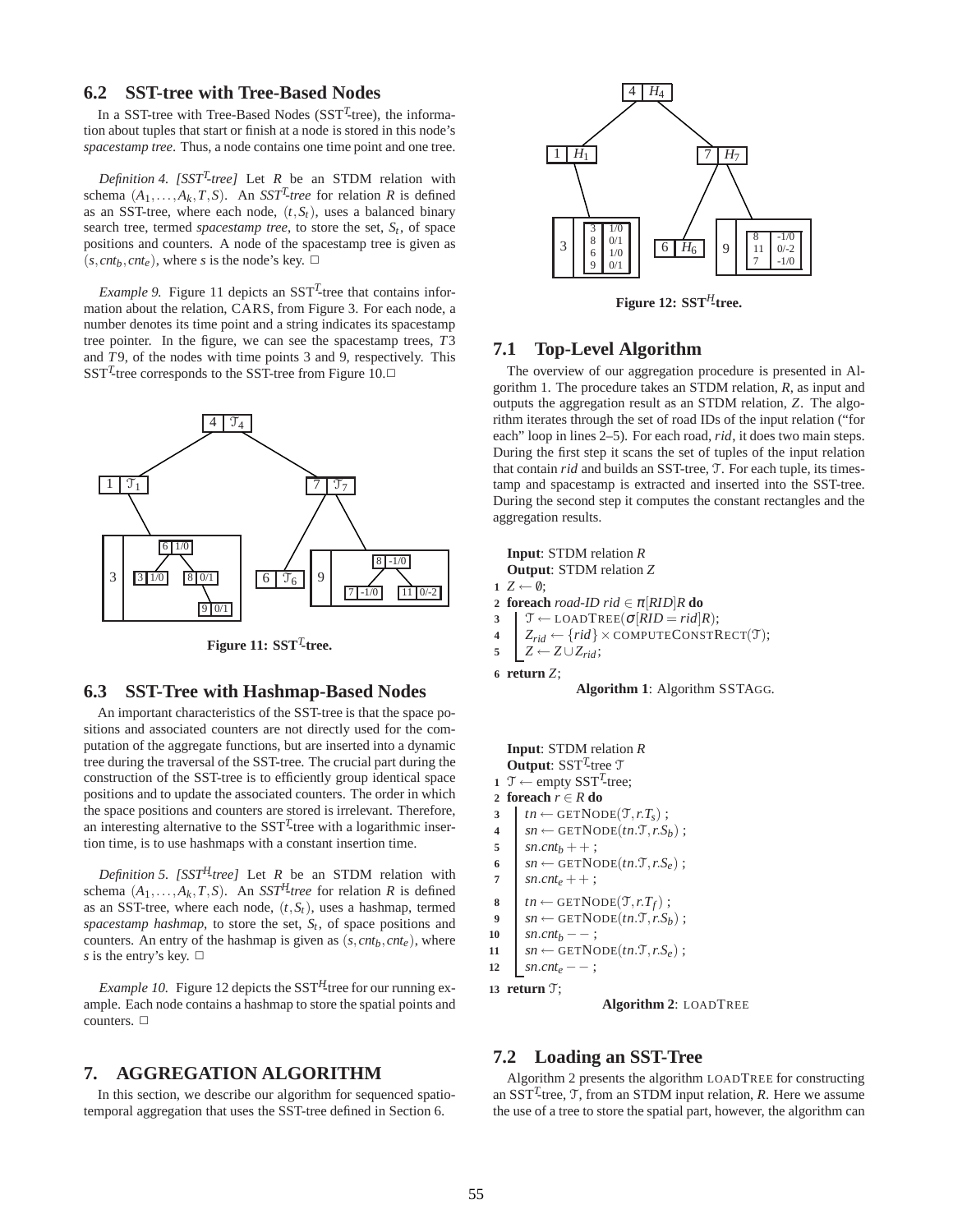easily be adopted for the  $SST<sup>H</sup>$ -tree that instead uses hashmaps for the spatial part.

After initializing an empty  $SST<sup>T</sup>$ -tree, the algorithm iterates through the tuples of the input relation, *R*. For each tuple,  $r \in R$ , we extract the start/finish time point and the begin/end positions and update the tree accordingly. First, we process the tuple's start time,  $r.T_s$ . The function GETNODE() retrieves from  $\mathcal T$  the node,  $tn$ , with key value equal to  $rT_s$ ; if no such node exists, a new node,  $(r.T<sub>s</sub>, T<sub>0</sub>)$ , with an empty spatial tree is created and inserted into T. Then the spatial tree of node *tn* is updated. More specifically, the node with key value equal to the begin position, *r*.*Sb*, and the node with key value equal to the end position, *r*.*Se*, are retrieved and the two counters are incremented (lines 4–7). If the nodes are not yet in the tree, the function GETNODE creates and inserts a new node,  $(r.S_b, 0, 0)$ , where the two counters are initialized to 0. Second, the tuple's finish time,  $r.T_f$ , is processed in a similar way. The only difference is that now the counters are decremented to represent the fact that the tuple is finishing.

*Example 11*. Figure 13 depicts the  $SST<sup>T</sup>$ -tree after processing the first tuple, *r*1, of Figure 3, which is valid during the spatiotemporal rectangle  $[1;4) \times [1;7)$ . The SST<sup>T</sup>-tree has two nodes, representing *r*1's start and finish point, respectively. Each of these nodes stores a tree with space points and counters. In  $\mathcal{T}_4$  there are two nodes, with keys 1 and 7, because the spatial interval of *r*1 begins at 1 and ends at 7. The begin and end counts of the node with key 7 are 0 and -1 respectively, because at time 4 no tuples beginning with 7 are added, but one tuple finishing with 7 is removed.  $\Box$ 



**Figure 13: SST***<sup>T</sup>* **-tree after Inserting Tuple** *r*1**.**

## **7.3 Computing Constant Rectangles**

Algorithm 3 shows the algorithm COMPUTECONSTRECT that takes as input an SST*<sup>T</sup>* -tree and returns the final aggregation result. To compute the constant rectangles of the result tuples, a dynamic tree is used and continuosly updated as the algorithm traverses the  $SST<sup>T</sup>$ -tree.

Basically, we use the dynamic tree for computing the spatial components of constant rectangles (the details are given shortly). We implement the dynamic tree as a Balanced Tree extended with a node deletion algorithm. Specifically, a dynamic tree node contains a space point, a begin count, and an end count. The information in the node tells how many tuples begin and end at the node's space point.

The main loop of the algorithm uses an in-order tree traversal to process the nodes in chronological order. For each node, *tn*, two steps are performed. First, the dynamic tree,  $\mathcal{T}_{dyn}$ , is updated with the information from the spacestamp tree, *tn*.T. That is, for each node in  $tn.\mathcal{T}$  the corresponding node in  $\mathcal{T}_{dyn}$  is retrieved and the two counters are updated. If there is no node with space position *sn*.*s* in

## Input: SST<sup>T</sup>-tree T **Output**: STDM relation *Z*  $1 Z \leftarrow \emptyset$ : **2**  $\mathcal{T}_{dyn} \leftarrow$  empty tree; *foreach pair of consecutive nodes*  $(tn, tn') \in T$  *in in-order* **do**  $/*$  Update the dynamic tree **4 foreach**  $sn \in tn$ . **do 5** *dn* ← GETNODE( $\mathcal{T}_{dyn}, sn.s$ ); 6 *dn.cnt*<sub>*b*</sub> = *dn.cnt*<sub>*b*</sub> + *sn.cnt*<sub>*b*</sub> ; **7** *dn.cnt<sub>e</sub>* = *dn.cnt<sub>e</sub>* + *sn.cnt<sub>e</sub>* ; **8 if**  $dn{\cdot}cnt_b = 0 \wedge dn{\cdot}dnt_e = 0$  **then 9 b** Delete *dn* from  $\mathcal{T}_{dyn}$ ; /\* Traverse the dynamic tree  $*$ /  $10$  *cnt*  $\leftarrow 0$ ;

**foreach** *pair of consecutive nodes*  $(dn, dn') \in \mathcal{T}_{dyn}$  *in in-order* **do**

**12**  $\vert$  *cnt* ← *cnt* + *dn*.*cnt<sub>b</sub>* − *dn*.*cnt<sub>e</sub>* ;

13 
$$
Z \leftarrow Z \cup \{(cnt, [tn.t, tn'.t), [dn.s, dn'.s))\};
$$

**14 return** *Z*;



the dynamic tree, a new node, (*sn*.*s*,0,0), with the counters initialized to 0 is inserted. Since the counters of *sn* might contain negative values, the counters in the dynamic tree node might become 0. If both counters of a node in  $\mathcal{T}_{dyn}$  are equal to 0, the node can be deleted, since there is no new constant rectangle at this point. The second step traverses the dynamic tree in-order and computes the result tuples. The temporal part of the constant rectangle is fixed and determined by the time points of the two consecutive nodes, *tn* and *tn*′ . The spatial part of the constant intervals as well as the aggregate results are determined while traversing the dynamic tree.

*Example 12.* Figure 14 depicts the evolution of the dynamic tree together with the produced result tuples. New nodes or updated nodes as well as new result tuples are displayed with a gray background. Figure 14(a) illustrates the situation after processing the first node of the  $SST<sup>T</sup>$ -tree, which represents time point 1. The dynamic tree contains two nodes with space points 1 and 7, which have been inserted as new nodes. Next, the dynamic tree is traversed, producing a single result tuple. Figure 14(b) depicts the situtation after processing the second node of the SST<sup>T</sup>-tree, which represents time point 3. The associated spacestamp tree contains four nodes with space positions 3, 6, 8, and 9, respectively. Since neither of these nodes is yet in the dynamic tree, new nodes with these positions as key are inserted. Traversing the dynamic tree now produces five new result tuples. Figure 14(c) depicts the dynamic tree after the third iteration of the loop, when the node with time point 4 is processed. The begin counter for space position 6 is incremented, the counts for the position 1 and 7 is decremented, and a new node with position 11 is inserted. Since now the counts for 1 and 7 are equal to 0, these two nodes are removed from the dynamic tree. Traversing now the dynamic tree generates four new result tuples.  $\Box$ 

The discussion above assumed that the SST-tree is implemented as the  $SST<sup>T</sup>$ -tree. If we have the  $SST<sup>H</sup>$ -tree instead, we do the same, only using spacestamp hashmaps instead of spacestamp trees.

## **8. EXPERIMENTS**

In this section, we experimentally compare the  $SST<sup>T</sup>$ -tree defined in Section 6.2, the SST*H*-tree defined in Section 6.3, and the brute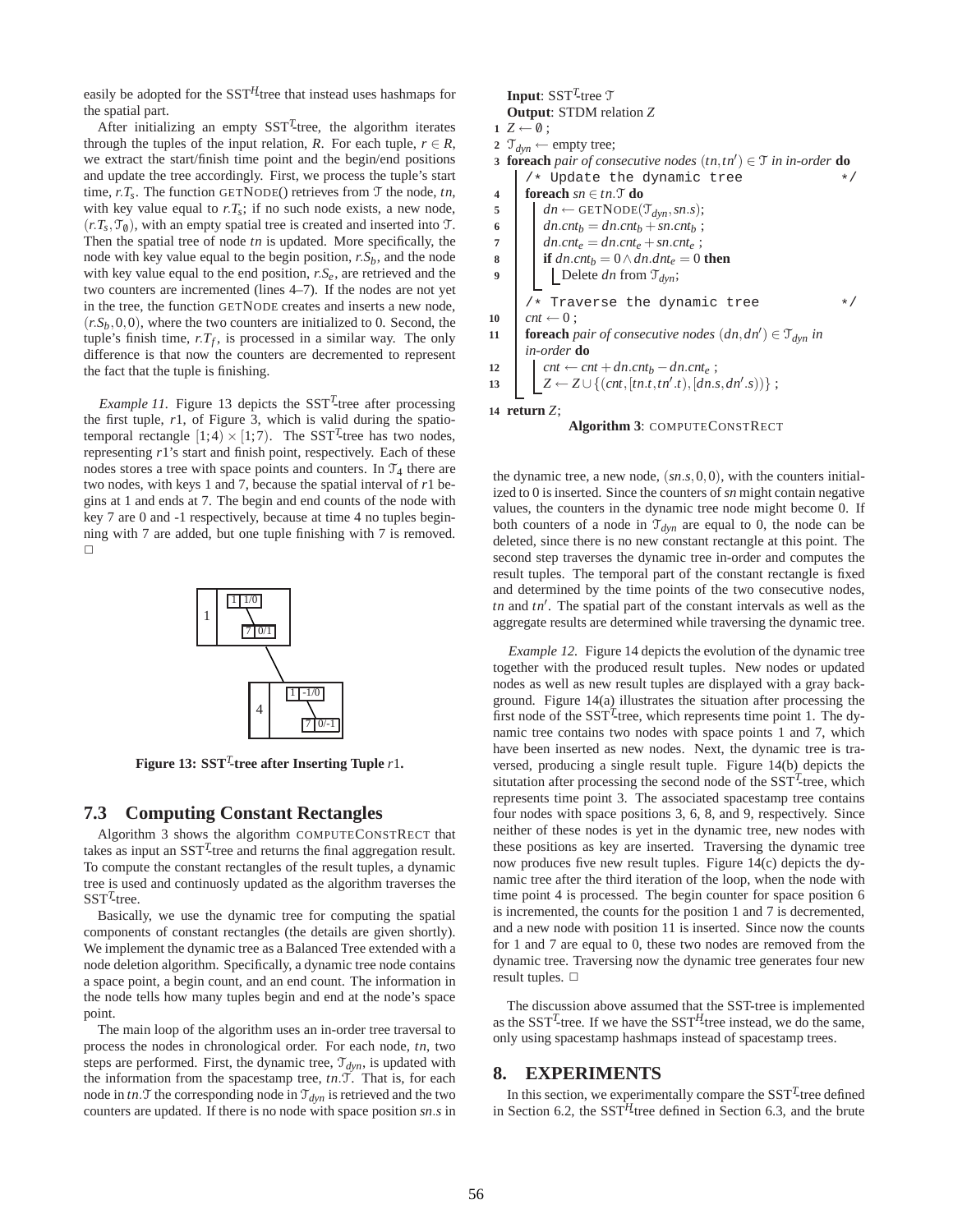

**Figure 14: Evolution of the Dynamic Tree and Result Tuples.**

force approach described in Section 5.1 (implemented as a set of Balanced Trees, one per time granule).

We compare two implementations of the SST<sup>H</sup>-tree; the first one uses Google's *sparse hashmap* and the second one uses Google's *dense hashmap*. In short, the sparse hashmap is optimized for memory (an empty bucket occupies almost no space), while the dense hashmap is optimized for speed (a key is stored in each empty bucket). Both types of hashmap use *internal probing* (i.e., only one entry per bucket). For details, see [7].

We compare main memory based versions of our data structures. The data structures are loaded with data from STDM relations stored on disk.

We ran our experiments on a machine with Intel 1.66 GHz CPU and 1 GB RAM, under Ubuntu Linux 8.04. We implement our algorithms in C++ as algebra operators (i.e., user-defined functions) of the Secondo spatio-temporal database management system [6].

For our experiments, we use 10 different STDM relations. The schema of the relations is the schema of the example input relation from Figure 3 (i.e., *(CID:int, RID:int, T:int, S:int)*). The relations are derived from the data generated with Brinkhoff's generator of moving objects [5]. Specifically, we simulate GPS logs of cars in the road network of Oldenburg, Germany. The number of roads in the network is around 7K. The number of cars per relation varies from 3K to 30K, with a step of 3K. Each relation contains the fixed number of distinct time points (100), while the number of distinct space points varies and is proportional to the number of tuples. Each tuple's temporal validity interval is 3 granules long. This relatively short interval is a *good case* for the brute force approach, because this approach considers *each* granule from the interval.

Figures 15–18 show results for Algorithm 1, issued to the 10 input relations. The marks on the X axis indicate the number of tuples in each relation.



**Figure 15: Load time (Algorithm 2)**



**Figure 16: Traversal time (Algorithm 3)**

# **8.1 Time**

#### *8.1.1 Loading Time*

Figure 15 compares the time used for loading an SST-tree (Algorithm 2) or Balanced Trees for the brute force approach.

As expected, the brute force approach is slow, because per tuple we do 2 ∗ *n* space point lookups and up to 2 ∗ *n* space point inserts, where *n* is the length of the tuple's temporal validity interval. As mentioned above, in our experiments, for each tuple,  $n = 3$ , so  $2 * n = 6$ . Other approaches do 4 space point lookups and up to 4 space point inserts per tuple. This number is *independent* from the temporal validity interval's length. Thus, for larger values of *n*, the brute force approach will become even slower, while the performance of the other approaches will not be affected.

Next, one could expect that the SST<sup>H</sup>-tree is faster than the SST<sup>T</sup>-tree since hashmaps have constant insert/lookup time. Surprisingly, the  $SST<sup>H</sup>$ -tree performs worse than the  $SST<sup>T</sup>$ -tree (e.g., by 11% on average for the dense hashmap-based SST*H*-tree). The reason for this is an overhead of Google's hashmap implementation: because of the internal probing, a Google's hashmap is resized (doubled in size) when half of its buckets are full. This is implemented by copying the data into a new, larger hashmap. The sparse hashmap has additional overhead related to memory-management.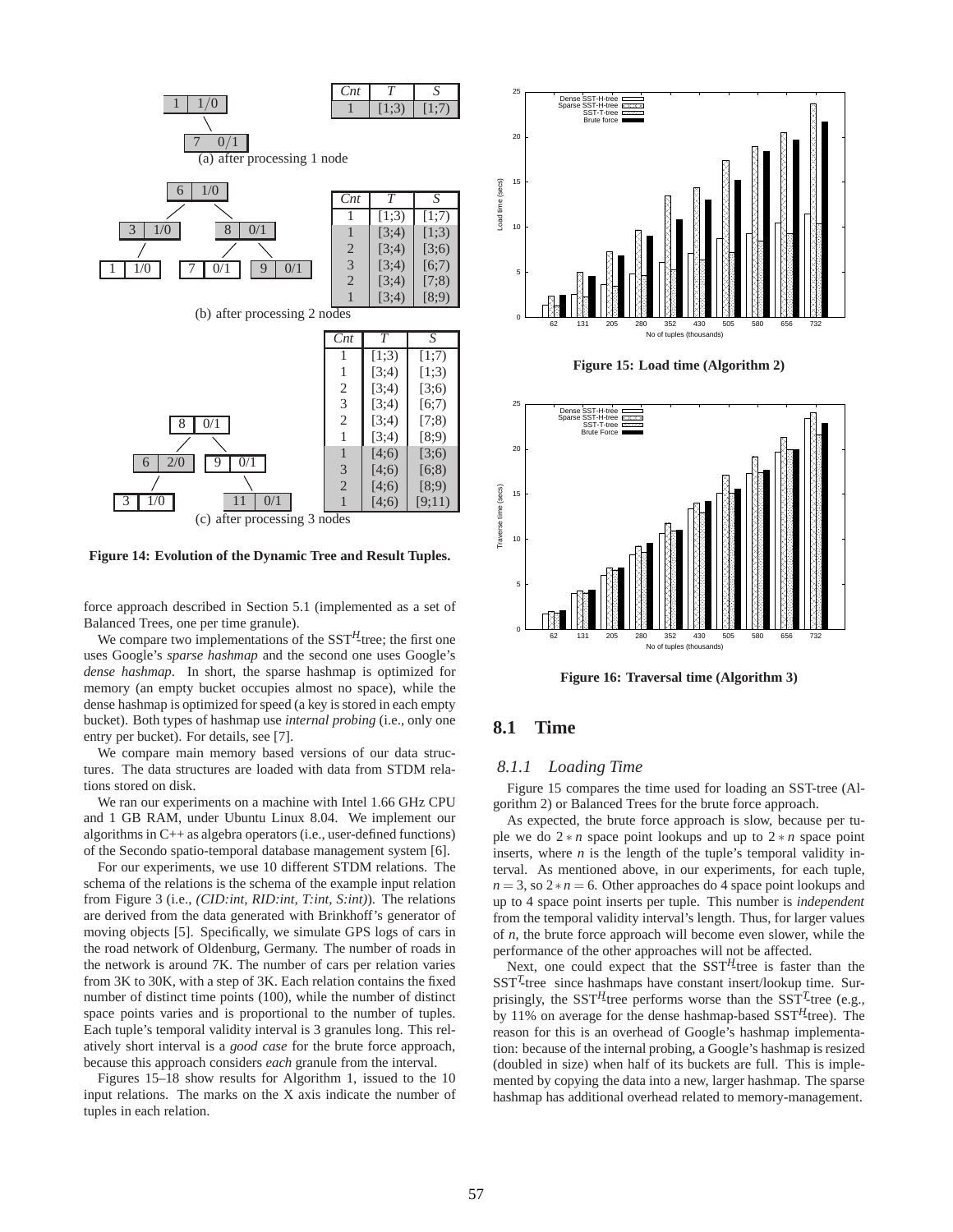

**Figure 17: Total (load + traversal) time (Algorithm 1)**

#### *8.1.2 Traversal Time*

Figure 16 compares the time used for computing constant rectangles from a loaded SST-tree (Algorithm 3) or from a set of loaded Balance Trees for the brute force approach. Basically, this is done by traversing the data structures.

All the methods have approximately the same speed. The SST*H*-tree is a little bit slower that the SST*<sup>T</sup>* -tree, because the Google's hashmap iterators are relatively slow.

Surprisingly, the brute force approach demonstrates the same speed as the other methods. The reason for this is that the brute force approach does not insert space points into the dynamic tree, but simply traverses each of its Balanced Trees. However, this simplified algorithm produces a larger, uncoalesced output relation (cf. Figure 5). For example, the output relation for the leftmost input relation in Figure 16 contains 305K and 255K tuples, for the brute force and SST-tree method, respectively. Moreover, as discussed before, in our experiments, tuples have relatively short temporal validity intervals, which is a good case for the brute force approach. We expect that for longer intervals the performance of the brute force approach deteriorates. Other approaches do not depend on the length of the temporal validity interval.

#### *8.1.3 Total Time*

Figure 17 shows the total time, used for loading an SST-tree or a set of Balanced Trees first and then computing constant rectangles from it (Algorithm 1). Thus, the times in Figure 17 are obtained by adding together the corresponding times from Figure 15 and Figure 16.

## **8.2 Memory**

Figure 18 compares the RAM used by the SST-tree or by the set of Balanced Trees for the brute force approach. Specifically, given an input relation, we measure the memory usage for each group of tuples (each road) and then compute the maximum.

The brute force approach is the most inefficient, because for each tuple from the input relation it stores the tuple's space points *n* times, where  $n$  is the length of this tuple's temporal validity interval. In addition, space points are stored in tree nodes, which have significant node pointer overhead. Specifically, for each space point, we need 28 bytes: 16 bytes for the data (key pointer, key value (space point), begin count, and end count) and 12 bytes for node pointers (left, right, and parent).

The SST<sup>T</sup>-tree is more efficient. However, there is still the node



pointer overhead. For each space point, it uses 28 Bytes: 16 Bytes for the data (key pointer, key value (space point), begin count, and end count) and 12 Bytes for node pointers (left, right, and parent). Thus, the constant overhead per space point is 12 Bytes.

A dense hashmap-based SST*H*-tree node is more efficient in terms of memory than the SST*<sup>T</sup>* -tree. It uses 16 Bytes for a filled bucket (key pointer, key value (space point), begin count, and end count) and 4 Bytes for an empty bucket ("empty" key). Thus, the average overhead per space point is  $4 * \frac{n_e}{n_f}$  Bytes, where  $n_e$  is the number of empty buckets and  $n_f$  is the number of filled buckets. The maximum overhead is when a hashmap has just resized and 75% of buckets are empty. Thus, the maximum overhead per space point reaches the overhead of the SST<sup>T</sup>-tree (i.e., 12 Bytes), but most of the time it is smaller.

A sparse hashmap-based SST*H*-tree node is the most efficient in terms of memory. It uses 16 Bytes per filled bucket and only 2 bits per empty bucket. Thus, there is almost no overhead. For every input relation, the sparse hashmap-based SST-tree uses less than 50% of memory needed by the brute force approach.

From Figure 18, we can see that both  $SST<sup>T</sup>$ -tree and SST*H*-tree scale well in terms of main memory consumption. The brute force approach is much less scalable, because it depends on the length of the tuples' validity interval.

## **8.3 Conclusions**

We draw the following conclusions from our experimental results. The brute force approach consumes a lot of memory and is not so fast, even when the length of the tuples' temporal validity intervals is short (i.e., even in a good case). For these reasons, it should not be used. As for the other methods, there is a trade-off between the speed and the main memory usage. The SST<sup>T</sup>-tree is relatively inefficient in terms of memory, but it is the fastest. The sparse hashmap-based SST<sup>H</sup>-tree is very memory efficient, but it is the slowest. The dense hashmap-based SST*H*-tree is somewhere in the middle: it is a little bit slower than the  $SST<sup>T</sup>$ -tree, but at the same time it uses a little bit less memory.

Note that the insert time of hashmaps is not constant. The hashmap resize overhead is quite significant and linear to the size of a hashmap.

## **9. CONCLUSIONS AND FUTURE WORK**

To the best of our knowledge, this paper is the first to propose an efficient method for the evaluation of *sequenced, spatio-temporal*